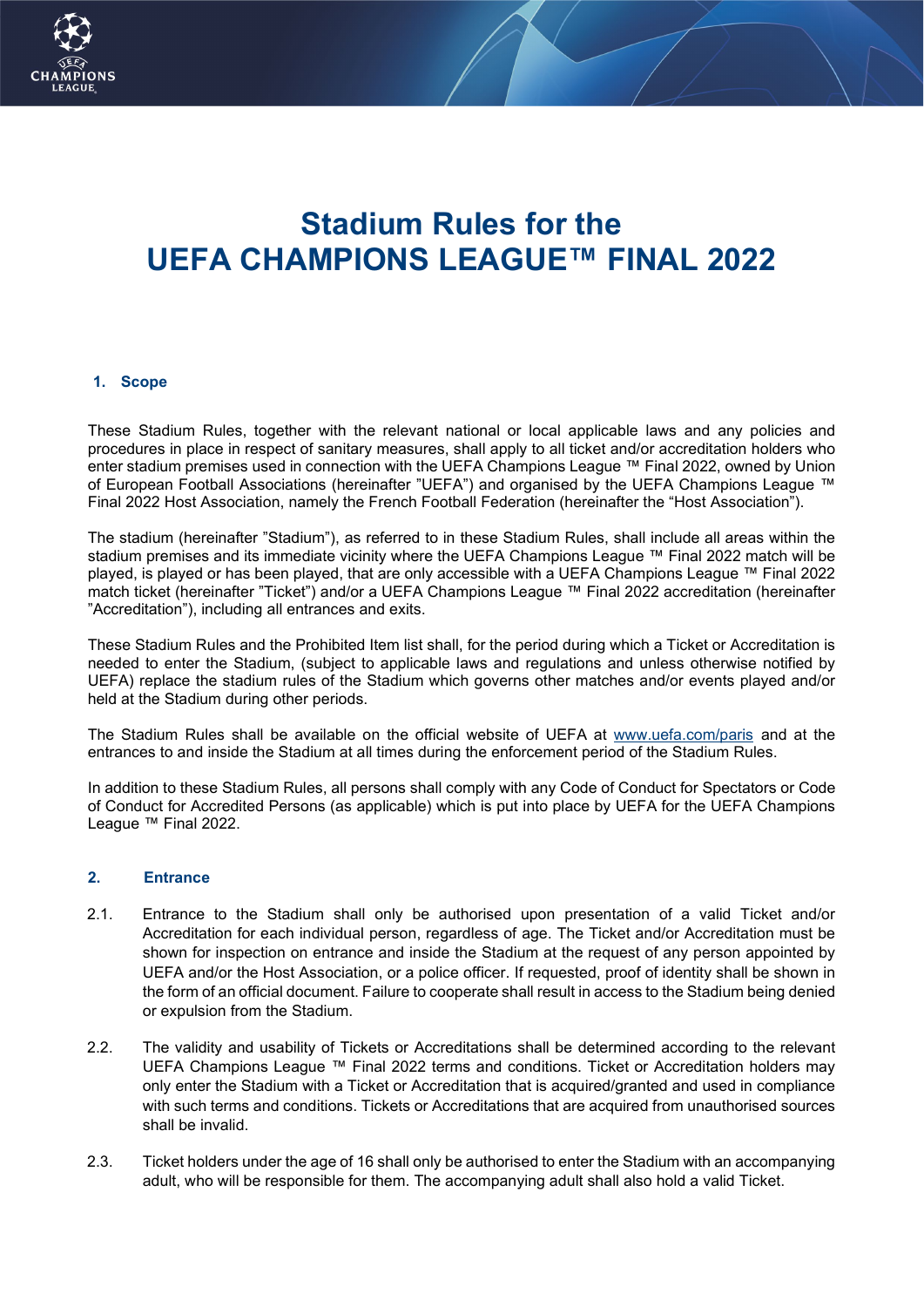- 2.4. Disabled persons shall be able to reach accessible areas via entrances provided for this purpose by presenting a valid Ticket for disabled persons. Any accompanying person shall also hold a valid Ticket. Proof of disability shall be shown at the request of any person appointed by UEFA and/or the Host Association.
- 2.5. The driving and parking of vehicles at the Stadium shall only be permitted with the special authorisation of UEFA and/or the Host Association.

#### **3. Personal controls**

- 3.1. Every person entering the Stadium shall be obliged to show and, if requested, hand over for inspection their Ticket and/or Accreditation to a person appointed by UEFA and/or the Host Association, or a police officer.
- 3.2. Any person appointed by UEFA and/or the Host Association, or a police officer, shall be entitled to examine – including through the use of technical aids – whether persons represent a risk of potential disruption to public order, in particular on the grounds that they have consumed alcohol or drugs or are in possession of weapons or other prohibited items. Any qualified person appointed by UEFA and/or the Host Association, or a police officer, shall be entitled to search any person's clothing and other items in their possession.
- 3.3. Prohibited items shall be confiscated by any person appointed by UEFA and/or the Host Association or will have to be left, when and if possible, at the bag deposit by their owner. Persons appointed by UEFA and/or the Host Association have the right to refuse to store certain items at the bag deposit.
- 3.4. Any person who refuses to abide by the Stadium Rules or represents a safety or security risk shall be turned away and denied access to the Stadium, without prejudice to any other action which may be taken against that person.
- 3.5. Any person who makes unauthorised use of a Ticket or is the subject of an applicable stadium ban shall be denied access to the Stadium and shall immediately return their ticket to UEFA and/or the Host Association (as instructed), in accordance with the Ticketing Terms and Conditions. Similar rules shall apply to any use of an Accreditation that is not compliant with the Accreditation Terms and Conditions.

#### **4. Conduct inside the Stadium**

- 4.1. All persons entering the Stadium shall:
	- a) comply with any policies and procedures in place in respect of sanitary measures;
	- b) conduct themselves in such a way that they do not harm, injure, endanger or unnecessarily obstruct or annoy others, or cause any damage;
	- c) follow the instructions of persons appointed by UEFA and/or the Host Association, or the police, the fire brigade or other rescue services;
	- d) occupy the seat allocated to them as indicated on their Ticket and use the appropriate access routes. A person shall be obliged to sit in a seat other than that indicated on their Ticket if asked to do so by a person appointed by UEFA and/or the Host Association, or a police officer, for safety or organisational/operational reasons.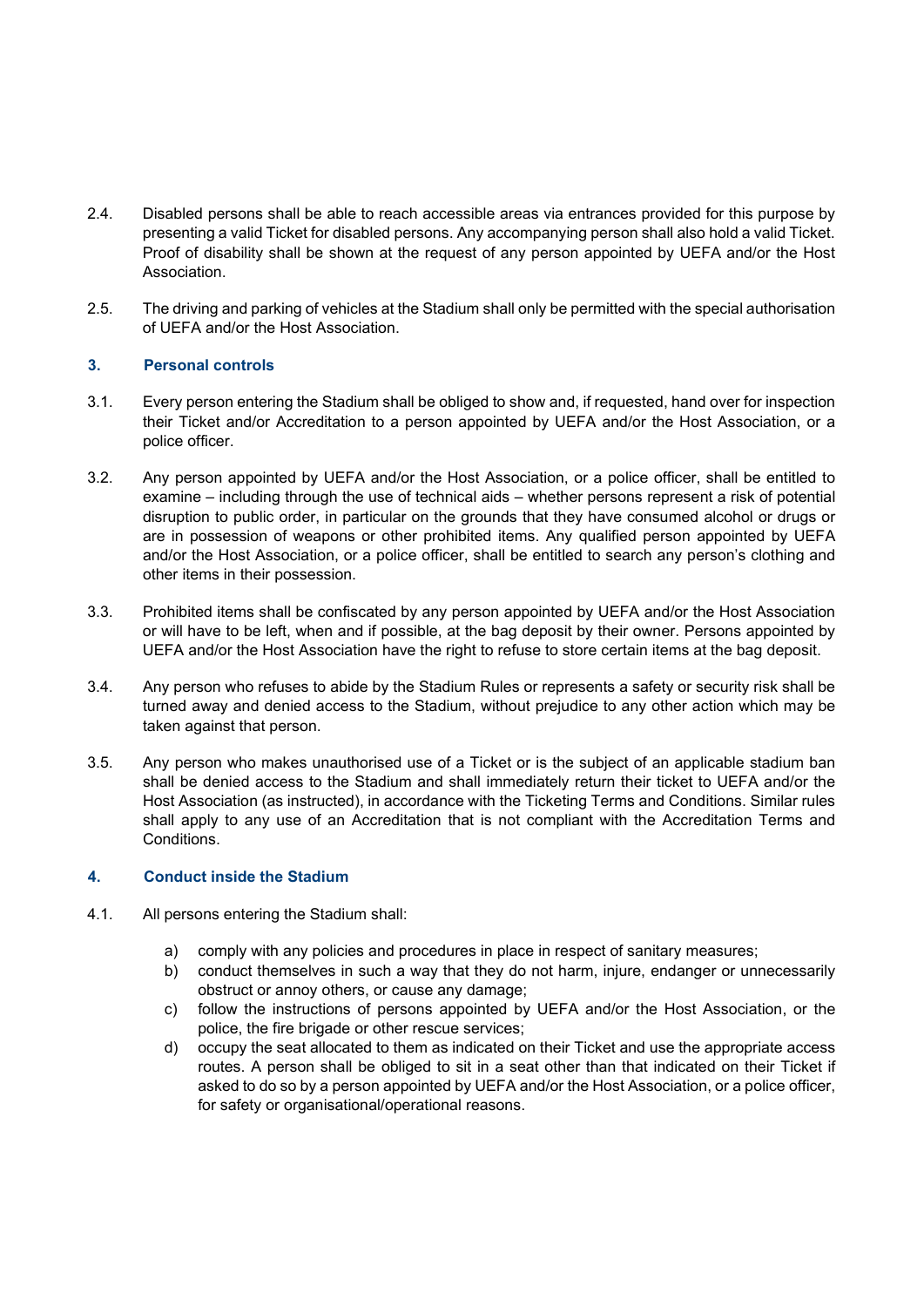#### 4.2. It is forbidden to:

- a) throw any kind of objects from the stands to the pitch level; and
- b) enter the pitch from the stands

and any person violating these provisions may be subject to prosecution.

- 4.3. If a person becomes aware of any damage caused to any property, or any accident of any kind, that person should take immediate steps to inform a person appointed by UEFA and/or the Host Association, or a police officer.
- 4.4. Access shall be strictly limited to that which the holder of a Ticket, an Accreditation and/or, when relevant, a supplementary access device, is entitled to.
- 4.5. Further exceptional demands may be made in order to prevent, reduce or eliminate danger to life, health or property. Instructions issued by a person appointed by UEFA and/or the Host Association, or a police officer, must be followed, and failure to cooperate may result in expulsion from the Stadium.
- 4.6. Rubbish and empty packaging shall be placed in the bins and containers provided at the Stadium. Any arrangements for the separation of waste shall be respected.
- 4.7. Smoking including the use of e-cigarette products and heat not burn tobacco products shall be prohibited in the Stadium, except, if permitted under applicable laws, within designated smoking areas.
- 4.8. Betting activities shall be prohibited in the Stadium.

#### **5. Sound and image recordings and transmission**

- 5.1. All persons attending the UEFA Champions League ™ Final 2022 acknowledge, and so far as is necessary under applicable laws, consent to being photographed, filmed or taped by UEFA and/or the Host Association (and/or any third parties appointed thereby), which shall have the right, in perpetuity or for the maximum term permitted under applicable laws, to use, broadcast, publish and license, without any requirement for payment of money or other form of consideration, such person's voice, image and likeness by means of live or recorded video and/or audio display, broadcast or other transmission or recording, photographs or any other current and/or future media technologies.
- 5.2. Persons attending the UEFA Champions League ™ Final 2022 shall not collect, take, record, use or transmit over the internet, radio, television or any other current or future media, any sound, images, recordings or descriptions of the Stadium or the match (including any result, statistics, information or other data relating to the match, in whole or in part) –- or to assist any other person(s) conducting such activities –- other than for their exclusive private and domestic use.

#### **6. Prohibited items and conduct**

- 6.1. The following items shall not be brought into the Stadium, unless authorised (as and when relevant) by UEFA and/or the Host Association:
	- a) no bags larger than A4 (210 mm x 297 mm x 210 mm);
	- b) weapons of any kind or anything that could be adapted for use as a weapon or a projectile;
	- c) bottles, jugs or cans of any kind, as well as other objects made from plastic, glass or any other fragile materials, except items required on duly evidenced medical grounds;
	- d) fireworks, flares, smoke powder, smoke bombs or other pyrotechnics;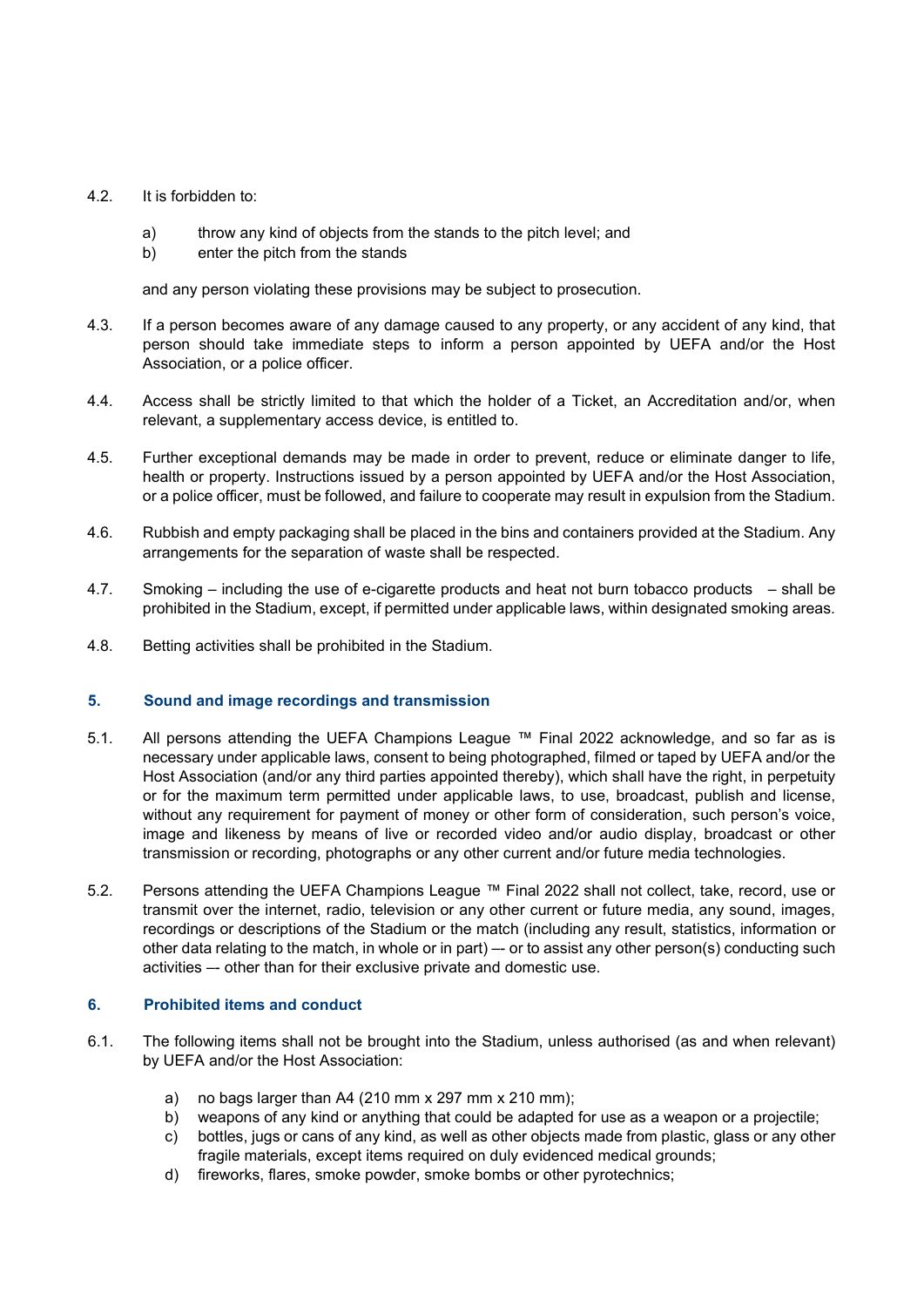- e) gas spray cans, corrosive/flammable substances, dyes, or receptacles containing substances which are harmful to health or highly flammable;
- f) laser pointers;
- g) drones;
- h) food of any kind, except items required on duly evidenced medical grounds;
- i) alcohol, drugs or other intoxicating or dangerous substances, except substances required on duly evidenced medical grounds;
- j) any insulting, racist, xenophobic, sexist, religious, political or other illegal/prohibited material, including discriminatory propaganda material;
- k) any promotional, commercial objects or materials, including banners, signs, symbols and leaflets;
- l) flexible flagpoles that exceed 1 (one) metre in length and 1 (one) cm in diameter;
- m) banners or flags larger than 2.0 (two) x 1.5 (one and a half) metres. Smaller flags and banners may be permitted, provided that they are made from materials which are deemed to be nonflammable, and which comply with local law. All banners or flags larger than 2.0 (two) x 1.5 (one and a half) metres are only permitted with a written request confirmed by UEFA and/or the Host Association;
- n) electronically, mechanically or manually operated sound-emitting devices such as megaphones;
- o) professional cameras and video cameras or other professional sound or video recording equipment, it being understood that cameras, video cameras and other sound or video recording equipment may be brought to the Stadium for private use and shall be accepted as such by UEFA and/or the Host Association;
- p) all devices used for the purposes of transmitting or disseminating any content in breach of Clause 5.2;
- q) animals, except for guide and/or assistance dogs (provided that such guide and/or assistance dogs are permitted to enter the Stadium under applicable laws); and
- r) any other material deemed to be non-compliant, dangerous and/or not authorised by the local security authorities.

In the event of any doubt regarding any object brought to the Stadium, the relevant person appointed by UEFA and/or the Host Association, or a police officer, shall be responsible for deciding which objects are prohibited or permitted in accordance with the Stadium Rules.

- 6.2. It shall be strictly forbidden to do any of the following inside the Stadium:
	- a) throw objects or liquids of any kind, particularly in the direction of another person or in the direction of the area around the pitch or the pitch itself;
	- b) start a fire, or let off or launch fireworks, flares or other pyrotechnics;
	- c) express or disseminate insulting, racist, xenophobic, sexist, religious, political or other illegal/prohibited messages, particularly discriminatory propaganda messages;
	- d) act in a way which may be interpreted by others as dangerous, provocative, threatening, discriminatory or offensive;
	- e) sell goods or tickets, distribute material (including printed material) or any objects, or hold collections or carry out other promotional or commercial activities without prior written authorisation from UEFA and/or the Host Association, as applicable;
	- f) climb on or over structures and installations not expressly intended for that purpose;
	- g) write, paint on or affix anything to structural elements, installations or pathways;
	- h) relieve oneself anywhere other than in the toilets, or litter the Stadium by discarding objects such as rubbish, packaging or empty containers;
	- i) stand on seats in the spectator areas;
	- j) disguise or camouflage oneself (in particular the face) in a way that hinders recognition; and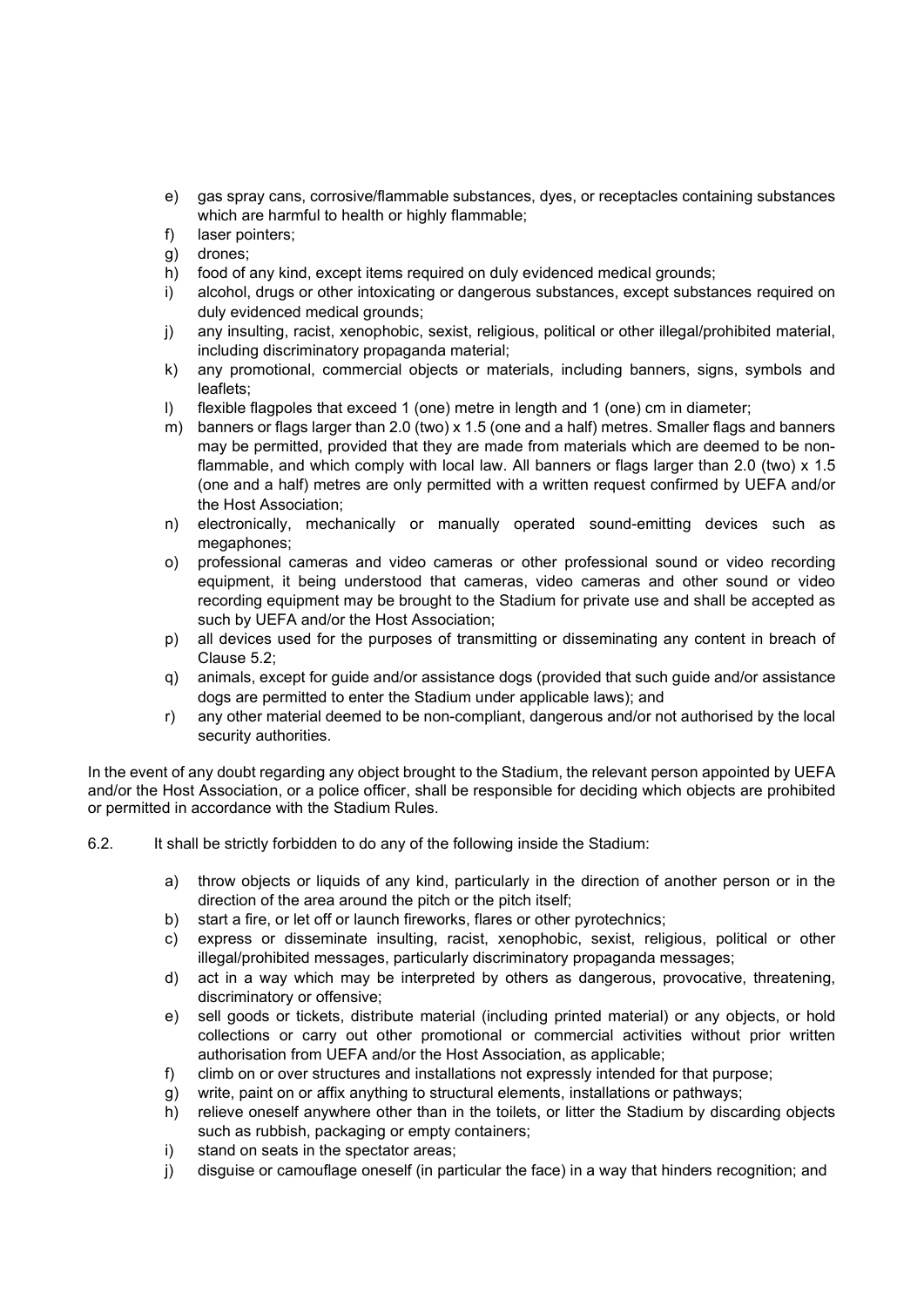k) any other conduct which is prohibited.

The above list is not exhaustive.

- 6.3. Unless otherwise authorised by UEFA, and/or the Host Association, it shall be strictly forbidden to do any of the following inside the Stadium:
	- a) access areas (e.g. function rooms or VIP and media areas) which are closed to the public or for which access is limited to holders of a specific Ticket, Accreditation and/or, when relevant, supplementary access device, if the person in question is not entitled to access such areas;
	- b) restrict or loiter in areas open to traffic, footpaths and roadways, entrances and exits to visitor areas and emergency exits; and
	- c) enter the pitch or the area around the pitch.

The above list is not exhaustive.

#### **7. Breach of Stadium Rules**

Subject to any applicable laws, any breach of the Stadium Rules may result in the following penalties being imposed:

- a) expulsion from the Stadium and a possible report being made to the police;
- b) the banning of the offender from the Stadium for part or all of the duration of the UEFA Champions League ™ Final 2022, in accordance with the Accreditation Terms and Conditions or the Ticketing Terms and Conditions, as applicable,
- c) the cancellation and invalidation, without refund, of the Ticket and any other Tickets that have been purchased or obtained by the offending person for the UEFA Champions League ™ Final 2022, in accordance with the Ticketing Terms and Conditions,
- d) the provision, in accordance with applicable laws, of the offender's personal information to relevant national football associations and/or the police so that appropriate measures can be taken (e.g., national stadium bans),
- e) the initiation of legal proceedings by UEFA and/or the Host Association, or any other authorised persons or entities; and/or
- f) penalties or remedies in compliance with applicable laws.

UEFA and/or the Host Association reserve the right to pursue any other legal remedies at their own discretion.

#### **8. Video surveillance**

To ensure the safety of the public, the Stadium is equipped with a video surveillance system controlled by the Host Association, judicial police officers or private security officers, images from which are likely to be used in the event of legal proceedings. A right of access is provided for in compliance with local law.

#### **9. Liability**

Within the limits imposed by applicable laws, persons entering the Stadium acknowledge that they do so at their own risk and that they may be liable for damage or loss resulting from their actions in the Stadium.

#### **10. Severability and amendments**

10.1. Should any provisions of the Stadium Rules be declared void, ineffective or unenforceable by any competent court, the remainder of the Stadium Rules shall remain in effect, as if those void, ineffective or unenforceable provisions had not existed.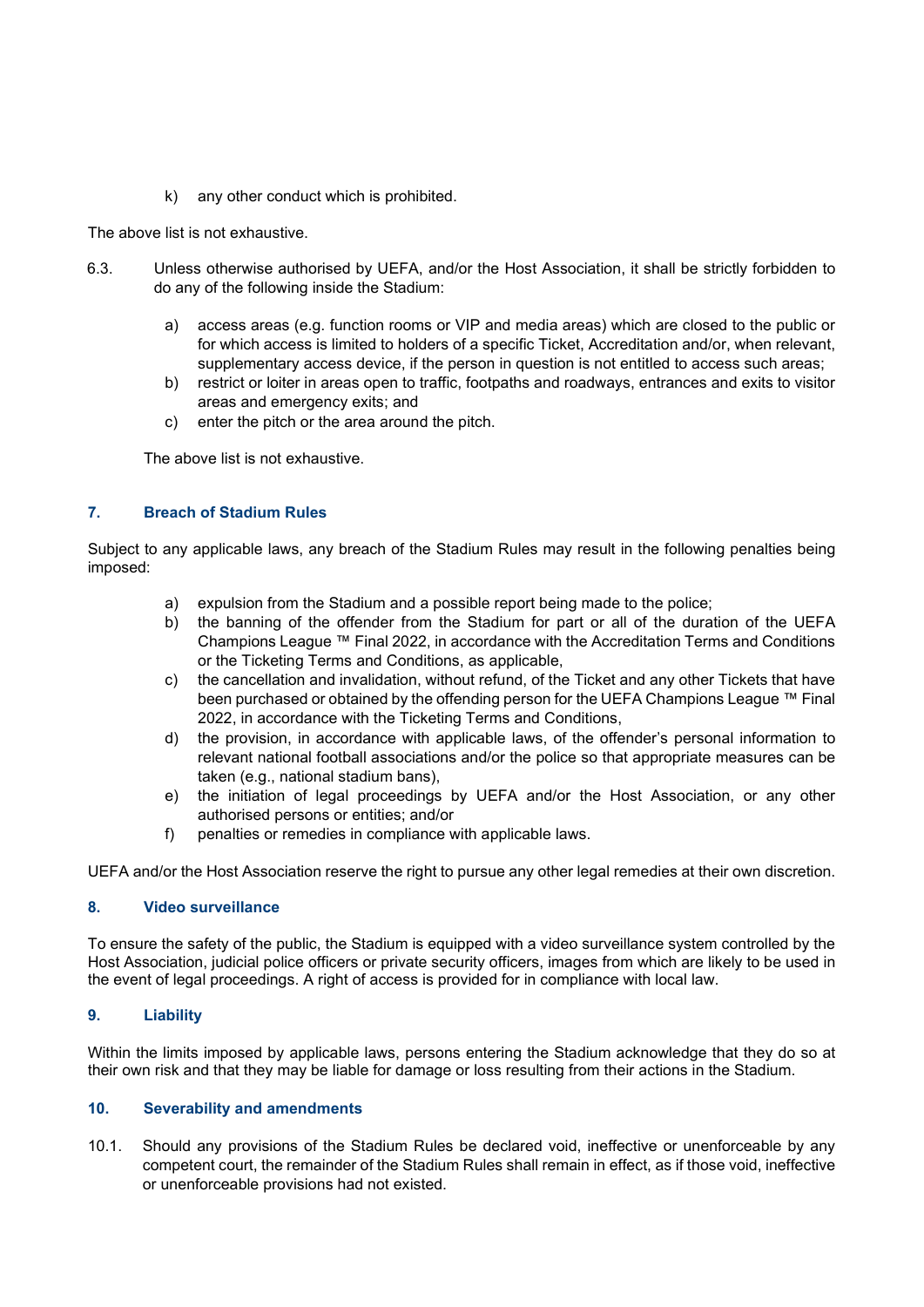10.2. UEFA and the Host Association reserve the right to make reasonable amendments to the Stadium Rules from time to time, the latest and effective version of which shall be available on the UEFA official website at [www.uefa.com/paris](http://www.uefa.com/paris)

### **11. Authentic text**

The Stadium Rules have been drafted in English and translated into French. In the event of any discrepancy between the texts, the English text shall prevail.

#### **12. Applicable law and jurisdiction**

- 12.1. The Stadium Rules shall be governed by and interpreted in accordance with the laws of the French Republic.
- 12.2. All disputes arising from or related to the Stadium Rules shall be submitted to the competent court in the French Republic.